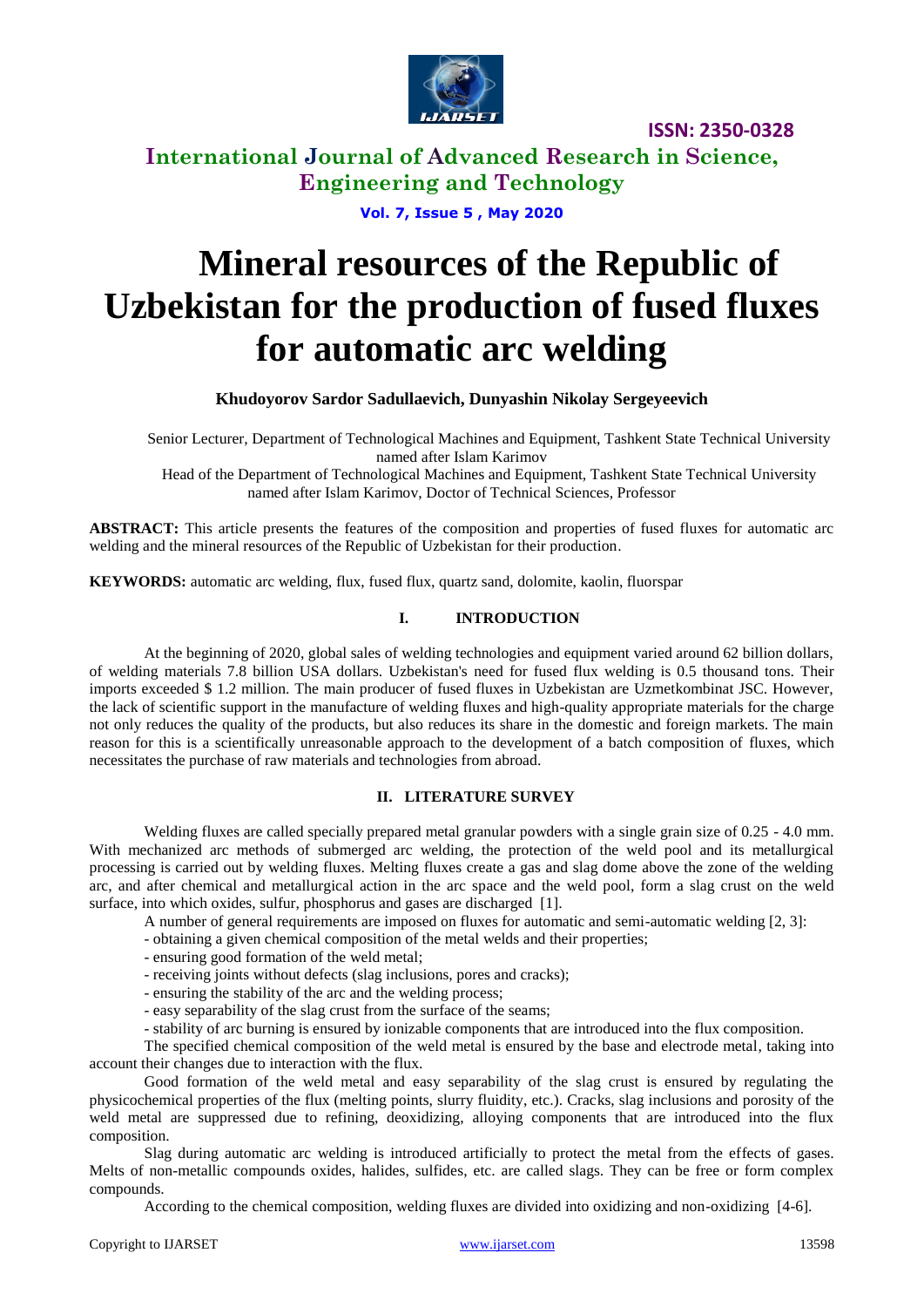

# **International Journal of Advanced Research in Science, Engineering and Technology**

## **Vol. 7, Issue 5 , May 2020**

Oxidizing fluxes contain MnO and SiO2 oxides. The more MnO and SiO2 is contained in the flux, the stronger the flux can alloy the metal with silicon and manganese, but at the same time the more it oxidizes the metal. Oxidizing fluxes are mainly used in welding carbon and low alloy steels.

Oxidizing fluxes practically do not contain oxides of silicon and manganese or containing in small quantities. They mainly contain oxides CaO, MgO, Al2O3, and calcium fluoride (CaF2). They are mainly used for welding high alloy steels.

According to the method of their manufacture, welding fluxes are divided into fused and ceramic [2-4].

Fused fluxes are obtained by fusion of its constituent components.

The advantages of fused fluxes:

- uniformity of flux in chemical composition;

- high mechanical strength, which facilitates transportation.

- relatively high moisture resistance.

The main disadvantage of fused fluxes is that it cannot contain alloying elements in a pure form, because in the process of smelting, they are inevitably oxidized. Doping with fused fluxes occurs by reducing elements from oxides in the flux.

Ceramic fluxes are a mechanical mixture of various natural materials and ferroalloys [5, 6].

Advantages of ceramic fluxes:

- the technology of manufacturing ceramic fluxes allows to introduce alloying additives into the composition;

- high versatility of ceramic fluxes, the possibility of application for welding high alloy steels and alloys, as well as for surfacing surface layers with special properties.

Disadvantages of ceramic fluxes:

- the difficulty of obtaining uniform chemical composition due to different densities of the individual components;

- low mechanical strength of the flux and low moisture resistance.

#### **III. METHODOLOGY**

Fused fluxes are used in automatic arc welding of metal structures from low carbon and low alloy steel. The developed composition of fused flux for automatic arc welding of structures made of low carbon steels contains the following components, wt.%: Quartz sand - 23-27; dolomite - 10-12; kaolin - 6-8; manganese concentrate - 50-54; fluorspar - 4-6.

The use of mineral resources of the Republic of Uzbekistan for the development and industrial production of fused flux for automatic arc welding is an urgent task. The deposits of mineral resources of the Republic of Uzbekistan are unusually rich, diverse and have significant potential. Considering the above noted features and requirements for the composition and properties of fused flux for automatic arc welding, this paper analyzes the ore-mineral raw materials of the Republic of Uzbekistan, which can be used as components of the flux mixture. This analysis allowed us to identify the objects most favorable for the production of fused flux for automatic arc welding.

Currently, quartz sands of the Jeroyskoye and Mayskoye deposits are widely used as a source of silicon oxide (Table 1). The most promising deposits of quartz sand include Kulantayskoye (Navoi region), Yakkabagskiy (Kashkadarinskaya region) SiO2 content = 87.2 - 98.7%. Table 2 provides information on the reserves of some deposits of quartz sand.

Table 1.The average chemical composition of some quartz-containing raw materials of the Republic of

Uzbekistan

| Name of the field | Content. %                                                                                                                 |      |  |      |      |      |     |  |  |
|-------------------|----------------------------------------------------------------------------------------------------------------------------|------|--|------|------|------|-----|--|--|
|                   | SiO <sub>2</sub><br>CaO<br>Fe <sub>2</sub> O <sub>3</sub><br>Na <sub>2</sub> O<br>$_{\rm{MgO}}$<br>TZ.<br>$Al_2O_3$<br>n,v |      |  |      |      |      |     |  |  |
| Jerovskove        | 97,16                                                                                                                      | 0.16 |  | 0.36 | 0.24 | 0.18 | v.i |  |  |
| Mayskoye          | $_{0,3}$<br>94,2<br>0,18<br>n o<br>0,2<br>$\angle$ .0<br>∪.∠<br><b>1.</b>                                                  |      |  |      |      |      |     |  |  |

Table 2.Known deposits and estimated reserves of quartz-containing resources of the Republic of Uzbekistan

| $N_2$ | Name of the field | Location        | Characteristic | Reserves, million<br>tons |  |
|-------|-------------------|-----------------|----------------|---------------------------|--|
|       | Mayskoye          | Tashkent region | Juartz         | ے وک                      |  |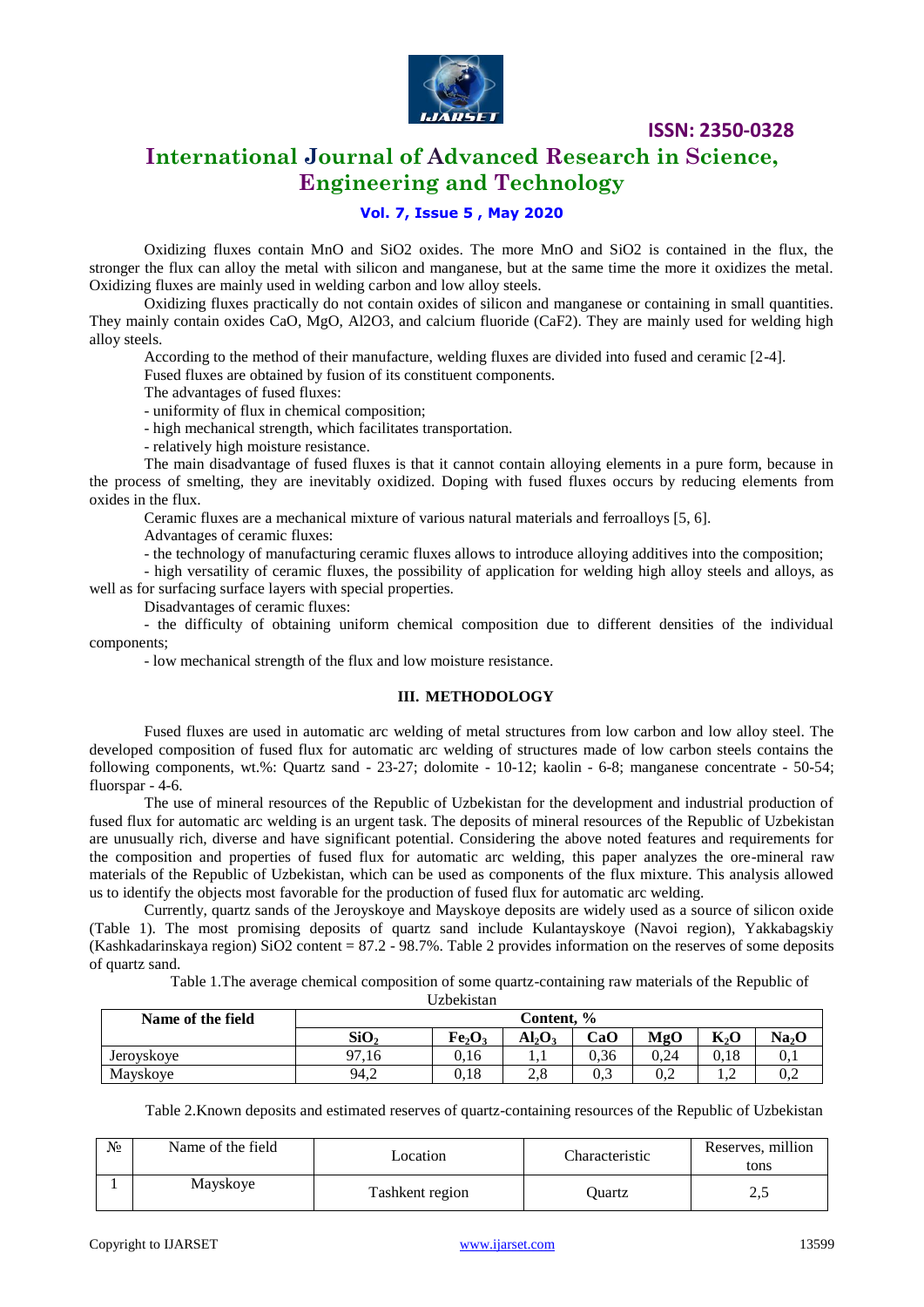

# **International Journal of Advanced Research in Science, Engineering and Technology**

## **Vol. 7, Issue 5 , May 2020**

| $\mathfrak{D}$ | Jeroyskoye   | Navoi region               | <b>Ouartz</b> | 13,5 |
|----------------|--------------|----------------------------|---------------|------|
| 3              | Kulantai     | Navoi region               | Ouartz        | 30,0 |
| 4              | Yakkabag     | Kashkadarya region         | Ouartz        | 4,0  |
| 5.             | Obruchevskoe | Syrdarya region            | Ouartz        | 3,0  |
| 6              | Yangiarik    | Khorezm region             | Ouartz        | 30,0 |
| ⇁              | Tabakum      | Republic of Karakalpakstan | Quartz        | 20,0 |

Dolomite deposits in the Republic of Uzbekistan are located in the Ferghana, Namangan and Kashkadarya regions. The chemical composition of dolomites from the deposits of Shursuv (Ferghana region), Chust (Namangan region) and Dekhkanabad (Kashkadarya region) are shown in table 3.

| Table 3. The chemical composition of dolomite raw materials |  |  |  |
|-------------------------------------------------------------|--|--|--|
|-------------------------------------------------------------|--|--|--|

| Name of the field | Location           | Content, % |       |           |                                |                 |                 |
|-------------------|--------------------|------------|-------|-----------|--------------------------------|-----------------|-----------------|
|                   |                    | MgO        | CaO   | $Al_2O_3$ | Fe <sub>2</sub> O <sub>3</sub> | CO <sub>2</sub> | SO <sub>3</sub> |
| Shursuv           | Ferghana region    | 17,25      | 33,37 | 0,11      | 0,133                          | 40,65           | 1,90            |
| Chust             | Namangan region    | 12.83      | 38.90 | 0.15      | 0,202                          | 43,08           | 0,70            |
| Dehkanabad        | Kashkadarya region | 13,57      | 37.55 | 0.366     | 0.214                          | 44.43           | 0,80            |

The color of kaolin is gray, can change to yellow and brown due to impurities of titanium and iron oxides. Melting point 1730-1820°C. Sintering temperature 1350-1450°C. The chemical composition of secondary kaolins depends on the ratio of the main rock-forming minerals (%):  $SiO_2$ -50-75; Al<sub>2</sub>O<sub>3</sub>-17-34; Fe<sub>2</sub>O<sub>3</sub>-0.2-2.5; CaO - 0.1-1.0; MgO-0.1-0.5; K<sub>2</sub>O- 0.3-8.5; TiO<sub>2</sub>-0.2-2.0; loss on ignition -3.5-10%. The chemical composition of Angren secondary kaolin is shown in table 4.

|  | Table 4. The chemical composition of secondary kaolin |  |
|--|-------------------------------------------------------|--|
|  |                                                       |  |

| Name of the field | Location        | Content, %       |           |                                |     |      |                              |                  |
|-------------------|-----------------|------------------|-----------|--------------------------------|-----|------|------------------------------|------------------|
|                   |                 | SiO <sub>2</sub> | $Al_2O_3$ | Fe <sub>2</sub> O <sub>3</sub> | MgO | CaO  | $K_2O+$<br>Na <sub>2</sub> O | TiO <sub>2</sub> |
| Angren            | Tashkent region | 59,39            | 26,7      | 1,52                           | 0.4 | 0,27 | 1,32                         | 0,3              |

The analysis of information on fluorspar showed the presence of the following industrial deposits on the territory of the Republic of Uzbekistan: Agata-Chibargata, Karaultash, Yangoly, Shabrez and others. Of the above list of deposits, the largest is the Agata-Chibargata deposit, located in the Tashkent region and represented by a quartzfluorite residential. The balance reserves of the field amount to 3932.5 thousand tons.

The analysis of the studied deposits made it possible to distinguish among them the objects with the most favorable raw materials for the production of fluxes for automatic arc welding of structures from low carbon and low alloy steels, which confirms the possibility of industrial mining in Uzbekistan of almost all types of mineral raw materials necessary for the production of fused fluxes.

The developed composition of the flux provides:

- good arc stability;

- breaking length of the arc up to 13 mm;